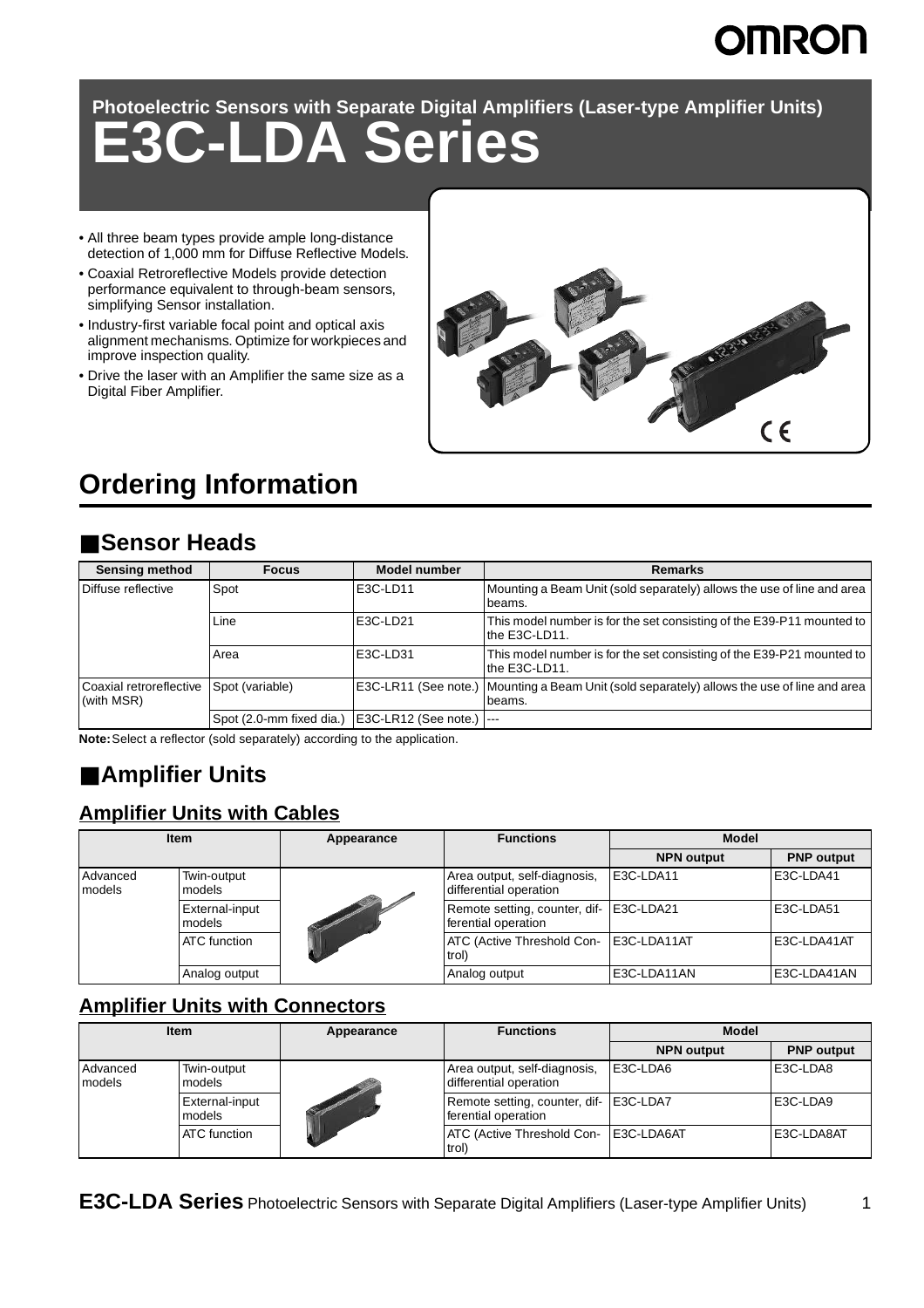# ■ **Amplifier Unit Connectors (Order Separately)**

| <b>Item</b>           | Appearance | Cable<br>length | No. of con-<br>ductors | <b>Model</b>    |
|-----------------------|------------|-----------------|------------------------|-----------------|
| Master Connec-<br>tor |            | 2 <sub>m</sub>  |                        | E3X-CN21        |
| Slave Connector       |            |                 |                        | <b>E3X-CN22</b> |

### ■ **Mobile Console (Order Separately)**

| Appearance | <b>Model</b>                                                  | <b>Remarks</b>                                                                   |
|------------|---------------------------------------------------------------|----------------------------------------------------------------------------------|
|            | E3X-MC11-SV2<br>(model number of set)<br>(See notes 1 and 2.) | Mobile Console with<br>Head, Cable, and AC<br>adapter provided as<br>accessories |
|            | E3X-MC11-C1-S                                                 | Mobile Console                                                                   |
|            | E3X-MC11-H1                                                   | Head                                                                             |
|            | E39-Z12-1                                                     | Cable (1.5 m)                                                                    |

**Note 1.** Use the E3X-MC11-SV2 Mobile Console for the E3C-LDA-series Amplifier Units. Other Mobile Consoles cannot be used.

**2.** The E3X-MC11-SV2 is an upgraded version of the E3X-MC11-S, to which a corresponding Sensor Head is added. (The E3X-MC11-SV2 and E3X-MC11-S are compatible.)

# **Specifications**

#### ■ Ratings/Characteristics **Sensor Heads**

## ■ **Accessories (Order Separately) Beam Units**

| Applicable<br><b>Sensor Head</b> | Appearance | <b>Focus</b> | <b>Model</b> |  |
|----------------------------------|------------|--------------|--------------|--|
| E3C-LD11                         |            | Line         | E39-P11      |  |
|                                  |            | Area         | E39-P21      |  |
| E3C-LR11                         |            | Line         | E39-P31      |  |
|                                  |            | Area         | E39-P41      |  |

#### **Reflectors**

| <b>Type</b>                                                                    | Appearance | <b>Model</b> |
|--------------------------------------------------------------------------------|------------|--------------|
| Standard Effective area: $23 \times 23$<br>mm                                  |            | E39-R12      |
| Standard Effective area: $7 \times 7$ mm                                       |            | E39-R13      |
| Short-distance transparent detec-<br>tion<br>Effective area: $23 \times 23$ mm |            | E39-R14      |
| Sheet (cuttable) Effective area:<br>$195 \times 22$ mm                         |            | E39-RS4      |
| Sheet (cuttable) Effective area:<br>$108 \times 46$ mm                         |            | E39-RS5      |

| <b>Item</b>                             | Diffuse reflective<br>Coaxial retroreflective (with MSR)                                                                    |                                                                                                                       |                                                                     |                                                          |                                                                                                                          |                                                                     |                                                   |
|-----------------------------------------|-----------------------------------------------------------------------------------------------------------------------------|-----------------------------------------------------------------------------------------------------------------------|---------------------------------------------------------------------|----------------------------------------------------------|--------------------------------------------------------------------------------------------------------------------------|---------------------------------------------------------------------|---------------------------------------------------|
|                                         | E3C-LD11                                                                                                                    | E3C-LD21                                                                                                              | E3C-LD31                                                            | E3C-LR11                                                 | E3C-LR11 + E39-<br>P31                                                                                                   | E3C-LR11 + E39-<br>P41                                              | <b>E3C-LR12</b>                                   |
| Light source<br>(emission wavelength)   |                                                                                                                             | Red semiconductor laser diode (650 nm), 2.5 mW max. (JIS standard: Class 2, FDA standard: Class II)<br>standard Class |                                                                     |                                                          |                                                                                                                          |                                                                     |                                                   |
| Sensing distance                        | High-resolution mode: 30 to 1,000 mm<br>Standard mode: 30 to 700 mm<br>Super-high-speed mode: 30 to 250 mm<br>(See note 1.) |                                                                                                                       | 7 <sub>m</sub><br>5 <sub>m</sub><br>2 <sub>m</sub><br>(See note 2.) | 1.700 mm.<br>1.300 mm<br>700 mm<br>(See note 2.)         | 900 mm<br>700 mm<br>400 mm<br>(See note 2.)                                                                              | 7 <sub>m</sub><br>5 <sub>m</sub><br>2 <sub>m</sub><br>(See note 2.) |                                                   |
| Beam size (See note 3.)                 | 0.8 mm max.<br>(at distances<br>up to 300 mm)                                                                               | 33 mm (at<br>150 mm)                                                                                                  | $33 \times 15$ mm (at 0.8 mm max.<br>$150 \text{ mm}$               | (at distances<br>up to 1,000<br>mm)                      | 28 mm (at 150 mm)                                                                                                        | $28 \times 16$ mm (at<br>150 mm)                                    | 2.0 mm dia. (at<br>distances up to<br>$1,000$ mm) |
| <b>Functions</b>                        |                                                                                                                             |                                                                                                                       |                                                                     |                                                          | Variable focal point mechanism (beam size adjustment) (See note 4.), optical axis adjustment mechanism (axis adjustment) |                                                                     |                                                   |
| Indicators                              |                                                                                                                             | LDON indicator: Green; Operation indicator: Orange                                                                    |                                                                     |                                                          |                                                                                                                          |                                                                     |                                                   |
| Ambient illumination<br>(receiver side) |                                                                                                                             | 3,000 lx (incandescent lamp)                                                                                          |                                                                     |                                                          |                                                                                                                          |                                                                     |                                                   |
| Ambient temperature                     |                                                                                                                             | Operating: $-10^{\circ}$ C to 55°C; Storage: $-25^{\circ}$ C to 70°C (with no icing or condensation)                  |                                                                     |                                                          |                                                                                                                          |                                                                     |                                                   |
| Ambient humidity                        |                                                                                                                             | Operating/storage: 35% to 85% (with no condensation)                                                                  |                                                                     |                                                          |                                                                                                                          |                                                                     |                                                   |
| Vibration resistance<br>(destruction)   | 10 to 150 Hz with double amplitude of 0.7 mm, in X, Y, and Z directions for 80 min each                                     |                                                                                                                       |                                                                     |                                                          |                                                                                                                          |                                                                     |                                                   |
| Degree of protection                    |                                                                                                                             | IEC 60529: IP40                                                                                                       |                                                                     |                                                          |                                                                                                                          |                                                                     |                                                   |
| <b>Materials</b>                        | Case and cover:<br>Front surface filter:                                                                                    | <b>ABS</b><br>Acrylic resin                                                                                           |                                                                     | ABS<br>Case and cover:<br>Glass<br>Front surface filter: |                                                                                                                          |                                                                     |                                                   |
| Weight (packed)                         | Approx. 85 g<br>Approx. 100 g                                                                                               |                                                                                                                       |                                                                     |                                                          |                                                                                                                          |                                                                     |                                                   |

Note 1. Values are sensed for white paper.<br>2. These values apply when a E39-R12 Reflector is used. The MSR function is built-in. The reflected light from the object being measured may affect the sensing<br>accuracy, so adjust

**3.** The beam radius is the value for the middle measurement distance and indicates a typical value for the middle sensing distance. The radius is defined by light intensity of 1/e<sup>2</sup> (13.5%) of the central light intensity.<br>Light will extend beyond the main beam and may be affected by conditions surrounding the object being measured.

**4.** The E3C-LR12 has a fixed beam size (the focus point cannot be changed).

2 **E3C-LDA Series** Photoelectric Sensors with Separate Digital Amplifiers (Laser-type Amplifier Units)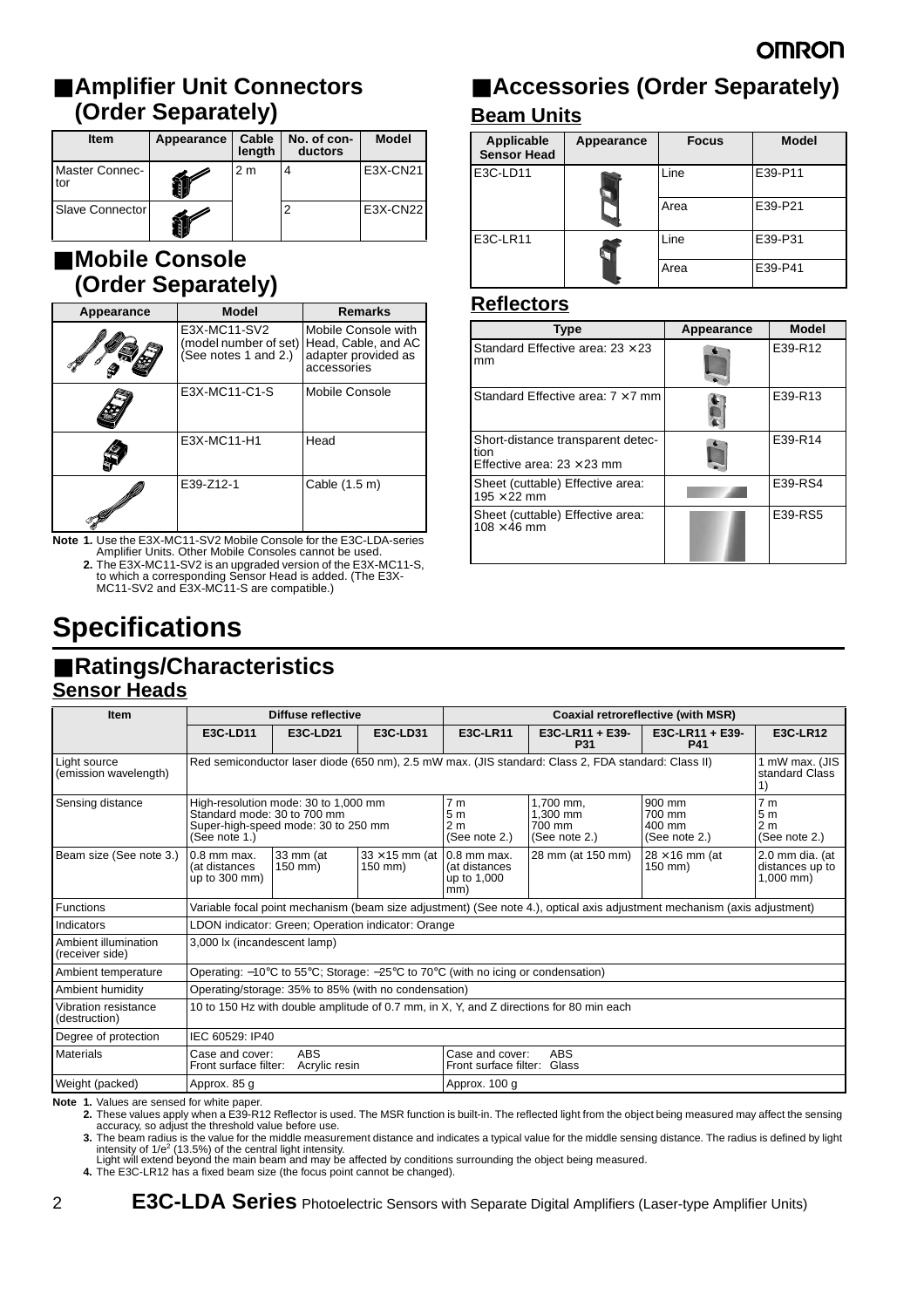# **OMRON**

### **Amplifier Units**

|                           |                      | <b>Type</b>         |                                                                                                                                                                                                                                                                 | <b>External-input models</b>                                                                                                                                                                                                     |                                                                                                                                      | <b>Twin-output models</b>      | <b>ATC-output models</b>                                                |                                                                                                                                                                                                                                                                                                                                          | Analog-output models                                                                                                          |  |  |
|---------------------------|----------------------|---------------------|-----------------------------------------------------------------------------------------------------------------------------------------------------------------------------------------------------------------------------------------------------------------|----------------------------------------------------------------------------------------------------------------------------------------------------------------------------------------------------------------------------------|--------------------------------------------------------------------------------------------------------------------------------------|--------------------------------|-------------------------------------------------------------------------|------------------------------------------------------------------------------------------------------------------------------------------------------------------------------------------------------------------------------------------------------------------------------------------------------------------------------------------|-------------------------------------------------------------------------------------------------------------------------------|--|--|
|                           |                      |                     | Model NPN output E3C-LDA21                                                                                                                                                                                                                                      | E3C-LDA7                                                                                                                                                                                                                         | E3C-LDA11                                                                                                                            | E3C-LDA6                       | E3C-<br>LDA11AT                                                         | E3C-LDA6AT                                                                                                                                                                                                                                                                                                                               | E3C-LDA11AN                                                                                                                   |  |  |
|                           | <b>Item</b>          |                     | PNP output   E3C-LDA51                                                                                                                                                                                                                                          | E3C-LDA9                                                                                                                                                                                                                         | E3C-LDA41                                                                                                                            | E3C-LDA8                       | E3C-<br>LDA41AT                                                         | E3C-LDA8AT                                                                                                                                                                                                                                                                                                                               | E3C-LDA41AN                                                                                                                   |  |  |
| Supply voltage            |                      |                     |                                                                                                                                                                                                                                                                 | 12 to 24 VDC ±10%, ripple (p-p) 10% max.                                                                                                                                                                                         |                                                                                                                                      |                                |                                                                         |                                                                                                                                                                                                                                                                                                                                          |                                                                                                                               |  |  |
| Power consumption         |                      |                     |                                                                                                                                                                                                                                                                 |                                                                                                                                                                                                                                  |                                                                                                                                      |                                |                                                                         |                                                                                                                                                                                                                                                                                                                                          |                                                                                                                               |  |  |
| Con-<br>trol out-         |                      | ON/OFF output       |                                                                                                                                                                                                                                                                 | 1,080 mW max. (current consumption: 45 mA max. at power supply voltage of 24 VDC)<br>Load power supply voltage: 26.4 VDC max.; NPN/PNP (depends on model) open collector<br>Load current: 50 mA max.; residual voltage: 1 V max. |                                                                                                                                      |                                |                                                                         |                                                                                                                                                                                                                                                                                                                                          |                                                                                                                               |  |  |
| put<br>Analog output      |                      | ---                 |                                                                                                                                                                                                                                                                 |                                                                                                                                                                                                                                  |                                                                                                                                      |                                |                                                                         | Control output<br>Voltage output: 1 to 5 VDC (con-<br>nected load 10 k $\Omega$ min.)<br>Temperature characteristics<br>0.3% F.S./°C<br>Response time/Repeat accuracy<br>Super-high-speed mode: 100 µs/<br>4.0% F.S.<br>High-speed mode: 250 µs/4.0%<br>F.S.<br>Standard mode: 1 ms/2.0% F.S.<br>High-resolution mode: 4 ms/2.0%<br>F.S. |                                                                                                                               |  |  |
| Re-<br>sponse             | mode                 | Super-high-speed    | 80 µs for operation and re-<br>set                                                                                                                                                                                                                              |                                                                                                                                                                                                                                  |                                                                                                                                      | 100 µs for operation and reset |                                                                         |                                                                                                                                                                                                                                                                                                                                          |                                                                                                                               |  |  |
| time                      |                      | High-speed mode     |                                                                                                                                                                                                                                                                 | 250 µs for operation and reset                                                                                                                                                                                                   |                                                                                                                                      |                                |                                                                         |                                                                                                                                                                                                                                                                                                                                          |                                                                                                                               |  |  |
|                           |                      | Standard mode       |                                                                                                                                                                                                                                                                 | 1 ms for operation and reset                                                                                                                                                                                                     |                                                                                                                                      |                                |                                                                         |                                                                                                                                                                                                                                                                                                                                          |                                                                                                                               |  |  |
|                           | mode                 | High-resolution     |                                                                                                                                                                                                                                                                 | 4 ms for operation and reset                                                                                                                                                                                                     |                                                                                                                                      |                                |                                                                         |                                                                                                                                                                                                                                                                                                                                          |                                                                                                                               |  |  |
| Func-<br>tions            | tion                 | Differential detec- |                                                                                                                                                                                                                                                                 |                                                                                                                                                                                                                                  | Switchable between single edge and double edge detection mode.<br>Single edge: Can be set to 250 µs, 500 µs, 1 ms, 10 ms, or 100 ms. |                                |                                                                         |                                                                                                                                                                                                                                                                                                                                          |                                                                                                                               |  |  |
|                           |                      | Timer function      |                                                                                                                                                                                                                                                                 | Double edge: Can be set to 500 µs, 1 ms, 2 ms, 20 ms, or 200 ms.<br>Select from OFF-delay, ON-delay, or one-shot timer.                                                                                                          |                                                                                                                                      |                                |                                                                         |                                                                                                                                                                                                                                                                                                                                          |                                                                                                                               |  |  |
|                           |                      |                     |                                                                                                                                                                                                                                                                 | and 1 to 5 s set in 1-s increments)                                                                                                                                                                                              |                                                                                                                                      |                                |                                                                         |                                                                                                                                                                                                                                                                                                                                          | 1 ms to 5 s (1 to 20 ms set in 1-ms increments, 20 to 200 ms set in 10-ms increments, 200 ms to 1 s set in 100-ms increments, |  |  |
|                           | Zero-reset           |                     |                                                                                                                                                                                                                                                                 | Negative values can be displayed.                                                                                                                                                                                                |                                                                                                                                      |                                |                                                                         |                                                                                                                                                                                                                                                                                                                                          |                                                                                                                               |  |  |
|                           | Initial reset        |                     |                                                                                                                                                                                                                                                                 |                                                                                                                                                                                                                                  | Settings can be returned to defaults as required.                                                                                    |                                |                                                                         |                                                                                                                                                                                                                                                                                                                                          |                                                                                                                               |  |  |
|                           | prevention           | Mutual interference |                                                                                                                                                                                                                                                                 | Possible for up to 10 Units. (See note.)                                                                                                                                                                                         |                                                                                                                                      |                                |                                                                         |                                                                                                                                                                                                                                                                                                                                          |                                                                                                                               |  |  |
|                           | Counter              |                     |                                                                                                                                                                                                                                                                 | ---<br>Switchable between up<br>counter and down counter.<br>Set count: 0 to 9,999,999                                                                                                                                           |                                                                                                                                      |                                |                                                                         |                                                                                                                                                                                                                                                                                                                                          |                                                                                                                               |  |  |
|                           | I/O settings         |                     | External input setting (Se-<br>lect from teaching, power<br>tuning, zero reset, light OFF,<br>or counter reset.)                                                                                                                                                |                                                                                                                                                                                                                                  | Output setting (Select from<br>put, or self-diagnosis.)                                                                              | channel 2 output, area out-    | Output setting (Select from<br>self-diagnosis, or ATC error<br>output.) | channel 2 output, area output,                                                                                                                                                                                                                                                                                                           | Analog output setting (Offset volt-<br>age can be adjusted.)                                                                  |  |  |
| Digital display           |                      |                     |                                                                                                                                                                                                                                                                 |                                                                                                                                                                                                                                  | Select from digital incident level + threshold or six other patterns.                                                                |                                |                                                                         |                                                                                                                                                                                                                                                                                                                                          |                                                                                                                               |  |  |
| Display orientation       |                      |                     |                                                                                                                                                                                                                                                                 |                                                                                                                                                                                                                                  | Switching between normal/reversed display is possible.                                                                               |                                |                                                                         |                                                                                                                                                                                                                                                                                                                                          |                                                                                                                               |  |  |
| Ambient temperature range |                      |                     | Operating: Groups of 1 to 2 Amplifiers: -25°C to 55°C<br>Groups of 3 to 10 Amplifiers: $-25^{\circ}$ C to $50^{\circ}$ C<br>Groups of 11 to 16 Amplifiers: $-25^{\circ}$ C to 45 $^{\circ}$ C<br>$-30^{\circ}$ C to 70 $^{\circ}$ C (with no icing)<br>Storage: |                                                                                                                                                                                                                                  |                                                                                                                                      |                                |                                                                         |                                                                                                                                                                                                                                                                                                                                          |                                                                                                                               |  |  |
| Ambient humidity range    |                      |                     | Operating and storage: 35% to 85% (with no condensation)                                                                                                                                                                                                        |                                                                                                                                                                                                                                  |                                                                                                                                      |                                |                                                                         |                                                                                                                                                                                                                                                                                                                                          |                                                                                                                               |  |  |
| Insulation resistance     |                      |                     | 20 MΩ at 500 VDC                                                                                                                                                                                                                                                |                                                                                                                                                                                                                                  |                                                                                                                                      |                                |                                                                         |                                                                                                                                                                                                                                                                                                                                          |                                                                                                                               |  |  |
| Dielectric strength       |                      |                     | 1.000 VAC at 50/60 Hz for 1 min.                                                                                                                                                                                                                                |                                                                                                                                                                                                                                  |                                                                                                                                      |                                |                                                                         |                                                                                                                                                                                                                                                                                                                                          |                                                                                                                               |  |  |
|                           | Vibration resistance |                     |                                                                                                                                                                                                                                                                 |                                                                                                                                                                                                                                  |                                                                                                                                      |                                |                                                                         | Destruction: 10 to 150 Hz, 0.7-mm double amplitude for 80 min each in X, Y, and Z directions                                                                                                                                                                                                                                             |                                                                                                                               |  |  |
| Shock resistance          |                      |                     | Destruction: 500 m/s <sup>2</sup> , 3 times each in X, Y, Z directions                                                                                                                                                                                          |                                                                                                                                                                                                                                  |                                                                                                                                      |                                |                                                                         |                                                                                                                                                                                                                                                                                                                                          |                                                                                                                               |  |  |
| Degree of protection      |                      | IP50 (IEC 60529)    |                                                                                                                                                                                                                                                                 |                                                                                                                                                                                                                                  |                                                                                                                                      |                                |                                                                         |                                                                                                                                                                                                                                                                                                                                          |                                                                                                                               |  |  |
| Connection method         |                      |                     |                                                                                                                                                                                                                                                                 |                                                                                                                                                                                                                                  | Prewired cable or wire-reducing connector                                                                                            |                                |                                                                         |                                                                                                                                                                                                                                                                                                                                          |                                                                                                                               |  |  |
| Weight (packed state)     |                      |                     |                                                                                                                                                                                                                                                                 | With prewired cable: Approx. 100 q<br>With wire-reducing connector: Approx. 55 g                                                                                                                                                 |                                                                                                                                      |                                |                                                                         |                                                                                                                                                                                                                                                                                                                                          |                                                                                                                               |  |  |
| Materi-                   | Case                 |                     |                                                                                                                                                                                                                                                                 | Polybutylene terephthalate (PBT)                                                                                                                                                                                                 |                                                                                                                                      |                                |                                                                         |                                                                                                                                                                                                                                                                                                                                          |                                                                                                                               |  |  |
| als                       | Cover                |                     | Polycarbonate                                                                                                                                                                                                                                                   |                                                                                                                                                                                                                                  |                                                                                                                                      |                                |                                                                         |                                                                                                                                                                                                                                                                                                                                          |                                                                                                                               |  |  |

**Note:**Communications are disabled if super-high-speed mode is selected, and the mutual interference prevention function and the communica-tions function for the Mobile Console will not function.